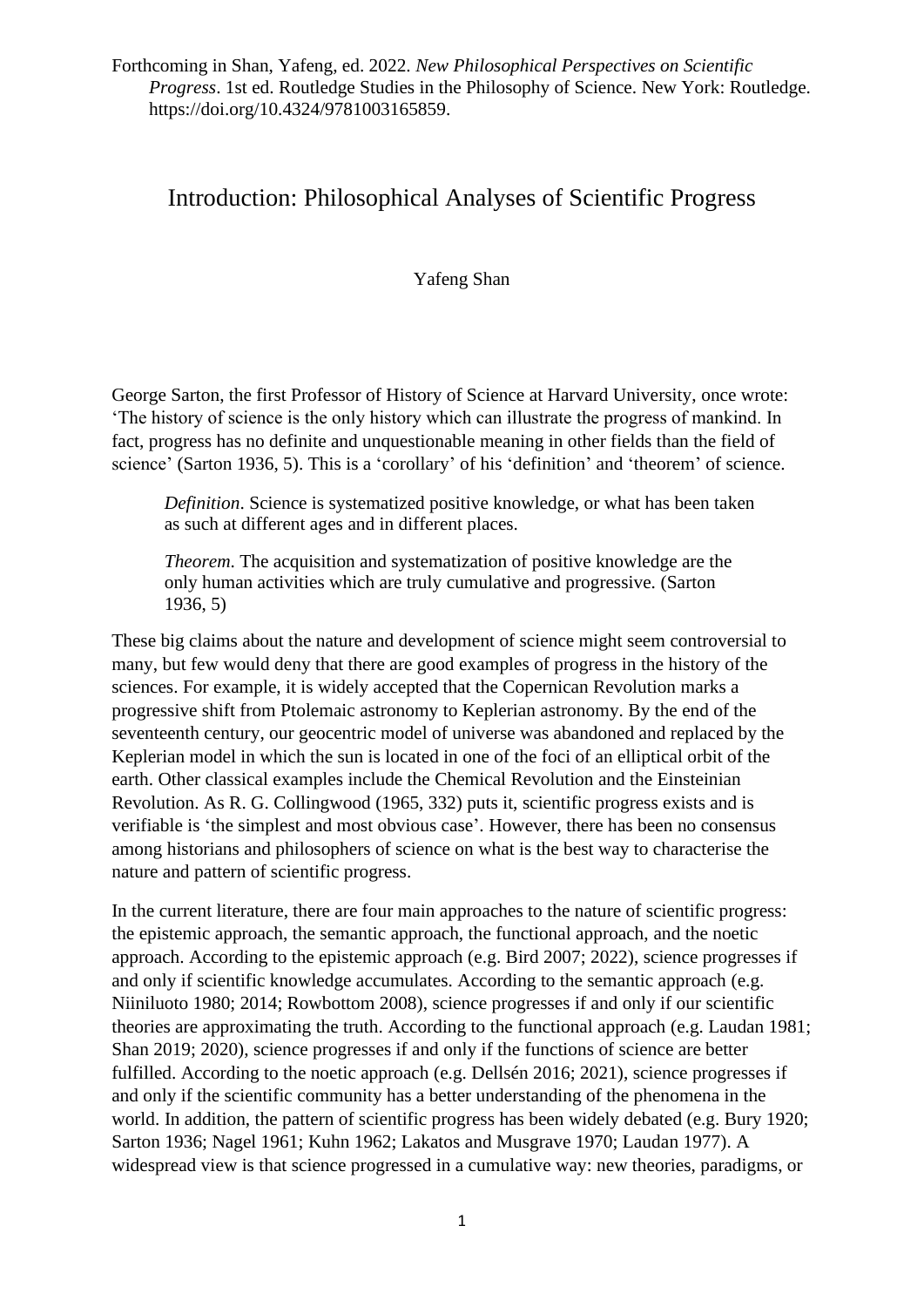traditions always fully suppress old ones in some sense. For example, Heinz Post (1971, 229) maintains that 'as a matter of empirical historical fact', new theories always explained the whole of the well-confirmed part of their predecessors, while Kuhn (1970, 20) observes that in history a new paradigm typically solved 'all or almost all the quantitative, numerical puzzles that have been treated by its predecessor'. In contrast, Larry Laudan is highly sceptic of this view and argues for a non-cumulative account of scientific progress: 'the growth of [scientific] knowledge can be progressive even when we lose the capacity to solve certain problems' (Laudan 1977, 150).

What is worse, we lack a comprehensive philosophical examination of scientific progress. First, the recent debate pays too much attention to the epistemic approach and the semantic approach (see Rowbottom 2008; 2010; Bird 2008; Cevolani and Tambolo 2013; Niiniluoto 2014). Shan's new functional approach and Dellsén's noetic approach are still insufficiently assessed. Second, there is little in-depth analysis of the progress in the history of the sciences. It is unclear which of the main approaches best captures the historical development of a particular scientific discipline. Nor is it very clear whether different disciplines differ in the nature and pattern of their progress. It is also worth examining whether there is any progress in some disciplines. Third, many related philosophical issues are still to be explored: What are the implications of scientific progress for the scientific realism/antirealism debate? Is the incommensurability thesis a challenge to scientific progress? What role does aesthetic values play in scientific progress? Does idealisation impede scientific progress? How does scientific speculation contribute to scientific progress? Do interdisciplinary sciences progress in the same way as mono-disciplinary sciences? How does science progress through perspectiveshifts?

This book fills this gap. It offers a new assessment of the four main approaches to scientific progress (Part I). It also features eight historical case studies to investigate the notion of progress in different disciplines: physics, chemistry, evolutionary biology, seismology, psychology, sociology, economics, and medicine respectively (Part II). It discusses some issues related to scientific progress: scientific realism, incommensurability, values in science, idealisation, scientific speculation, interdisciplinarity, and scientific perspectivalism (Part III).

## **1. Main Philosophical Approaches**

In Chapter 1, Alexander Bird defends the epistemic approach. He maintains that scientific progress is just the accumulation of scientific knowledge. He argues that many cases of scientific progress found in the history of biology and of astronomy cannot be accounted for by Dellsén's noetic and Shan's functional accounts. He claims that there are many instances of modest contributions to progress through the addition of new scientific knowledge that does not bring with it new understanding or new exemplary practices. Bird concludes that progress can be made also by knowing that some novel phenomenon, such as X‐rays, exists, even when that knowledge does not include new understanding or new methods and practices.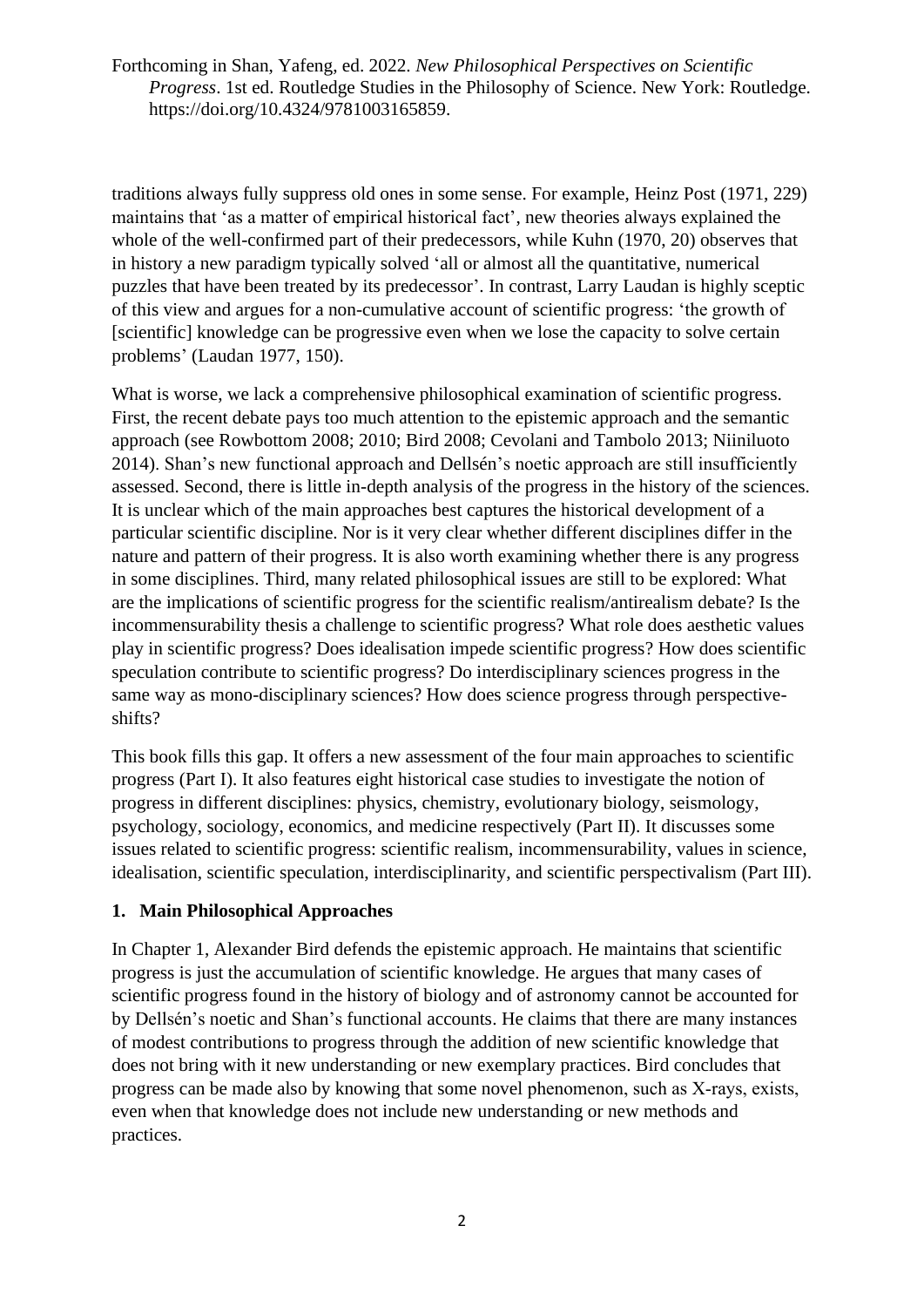In Chapter 2, Ilkka Niiniluoto argues for the semantic approach. He reviews the historical roots of the debate over scientific progress. Based on Popper's notion of verisimilitude, Niiniluoto develops an account of truthlikeness. He argues that an increase of estimated truthlikeness is a mark of progress development in science. He also argues that such a semantic account is more adequate and fundamental than its alternatives: the epistemic, functional, and noetic accounts.

In Chapter 3, Yafeng Shan defends his new functional approach. He argues that the functional approach should not be conflated with the Kuhn-Laudan functional approach. There are other versions of the functional approaches, such as the Popper-Lakatos approach and his new functional approach. According to his new functional approach, progress is best characterised in terms of usefulness of exemplary practices. He shows that this new functional approach is immune to the main objections to old functional approaches. Moreover, Shan argues that the new functional approach is better than the epistemic, semantic, and noetic approaches by providing a fuller picture of scientific progress.

In Chapter 4, Finnur Dellsén argues for a version of the noetic approach according to which scientific progress on some phenomenon consists in making scientific information publicly available so as to enable relevant members of society to increase their understanding of that phenomenon. He compares this version of the noetic approach compared with four rival accounts of scientific progress, viz. the truthlikeness approach, the problem-solving approach, the new functional approach, and the epistemic approach. In addition, Dellsén tries to precisify the question that accounts of scientific progress are (or should be) aiming to answer, viz. 'What type of cognitive change with respect to a given topic or phenomenon *X* constitutes a (greater or lesser degree of) scientific improvement with respect to *X*?'

#### **2. Historical Case Studies**

In Chapter 5, Olivier Darrigol examines seven episodes in the history of physics, which are widely accepted as major progress. He shows that these cases involved conflicts between formal and empirical criteria of progress, with the latter kind, empirical adequacy, winning in the end. He argues that the physicists' ability to judge and compare the empirical adequacy of their theories crucially depended on a modular structure that defined a sound basis of comparison. He thus suggests that such a modular structure plays an essential role in physical theories. Darrigol argues that progress in physics should be best understood as an increase in the modular measure of empirical adequacy.

In Chapter 6, Robin Hendry defends a cumulative account of the progress in chemistry. He surveys seven key episodes dating from the 1790s to the 1980s: the chemical revolution, chemical atomism, the emergence of the periodic system, structure theory, the instrumental revolution, the application of quantum mechanics to chemistry, and the discovery of quasicrystals. Hendry argues that chemistry has developed cumulatively, in the sense that theoretical claims about the composition and structure of particular substances tend to be retained, and enriched and deepened by further research, rather than being radically revised or reinterpreted. The development of the general theoretical frameworks for understanding composition and structure has also been cumulative, with new frameworks tending to be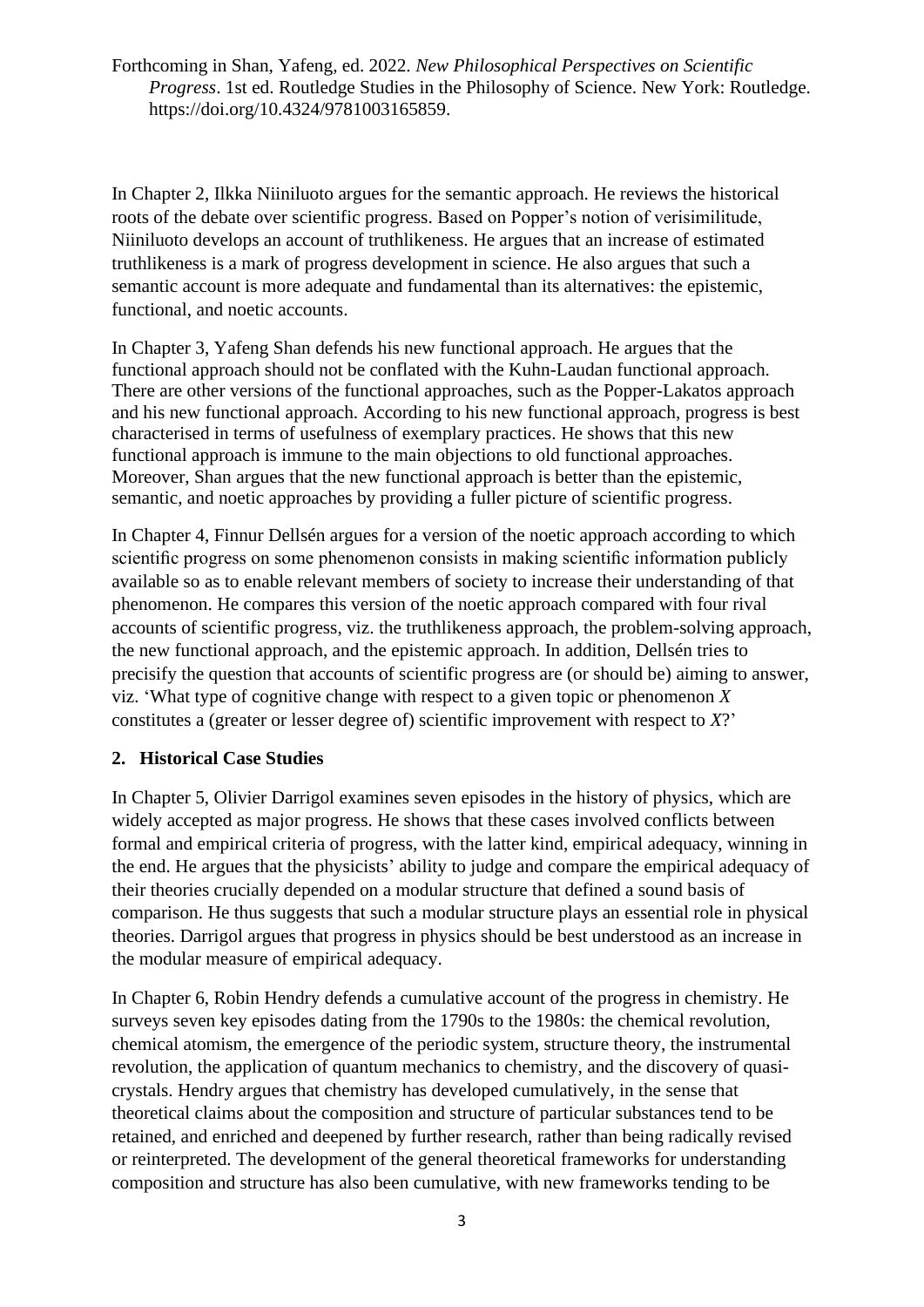conservative extensions of previous approaches. The relationship of this cumulative development to the problem-solving and epistemic conceptions of progress in science is also explored.

In Chapter 7, Paul Needham argues for an epistemic approach in progress in chemistry. Like Hendry, Needham shares Hendry's conviction that the pattern of progress in chemistry is cumulative. Unlike Hendry, he maintains that the epistemic account well captures the nature of progress in chemistry by focussing on some themes in the development of theorising and conceptual clarification at the macroscopic and microscopic levels during the  $19<sup>th</sup>$  and  $20<sup>th</sup>$ centuries. He argues that the accumulation of knowledge concerning the character and transformations of substances from ancient times constitutes progress in chemistry. Needham concludes that the epistemic approach seems to give the best account of progress in chemistry amongst philosophical views on scientific progress currently on offer.

In Chapter 8, Eva Jablonka develops a developmental system approach to examining scientific progress in research into epigenetic inheritance. The approach combines the systems biology approach of Conrad Waddington for investigating embryological development with the sociological approach of Ludwik Fleck for analysing the development of scientific systems. She argues that the case study of epigenetic inheritance therefore highlights the context-sensitive nature of assessments of scientific progress during periods of theory change and suggests that progress is relative to the delineation of the theoretical boundaries of the scientific system and the time scale that is chosen.

In Chapter 9, Teru Miyake offers a functional account of progress in seismology between 1889 and 1940. He argues that the main problem for seismologists in that period was that seismic wave recordings are extremely information-rich but extremely complex, and progress in seismology during this period resulted from advances in methods for extracting information from complexly structured data. Miyake divides the rough half-century in question into three periods. In the first period, seismological research focused on the question of whether the waves that are recorded by seismographs are correctly theoretically characterized. In the second period, the research focused on accounting for anomalies in the seismic wave recordings by finding an interpretation for each significant anomaly. In the third period, the research focus was on making inferences from interpreted seismic wave recordings to features of the earth's interior. In particular, he draws a contrast between British and German seismology, showing that progress in British seismology was stifled by the lack of methods for properly interpreting seismic wave recordings.

In Chapter 10, Uljana Feest focusses on conceptual developments in psychology and inquiries into the criteria by which such developments constitute progress. She distinguishes between the issue of (a) what are units of psychological analysis, and (b) what are objects of psychological research, positing that the units of analysis are human (and animal) individuals and that the objects of research are (cognitive, behavioural, and experiential) capacities, which are often individuated by means of folk-psychological terms. While this suggests that conceptual progress occurs when concepts provide improved descriptions of the objects in their extension, Feest raises some doubts regarding the (seemingly intuitive) notion that are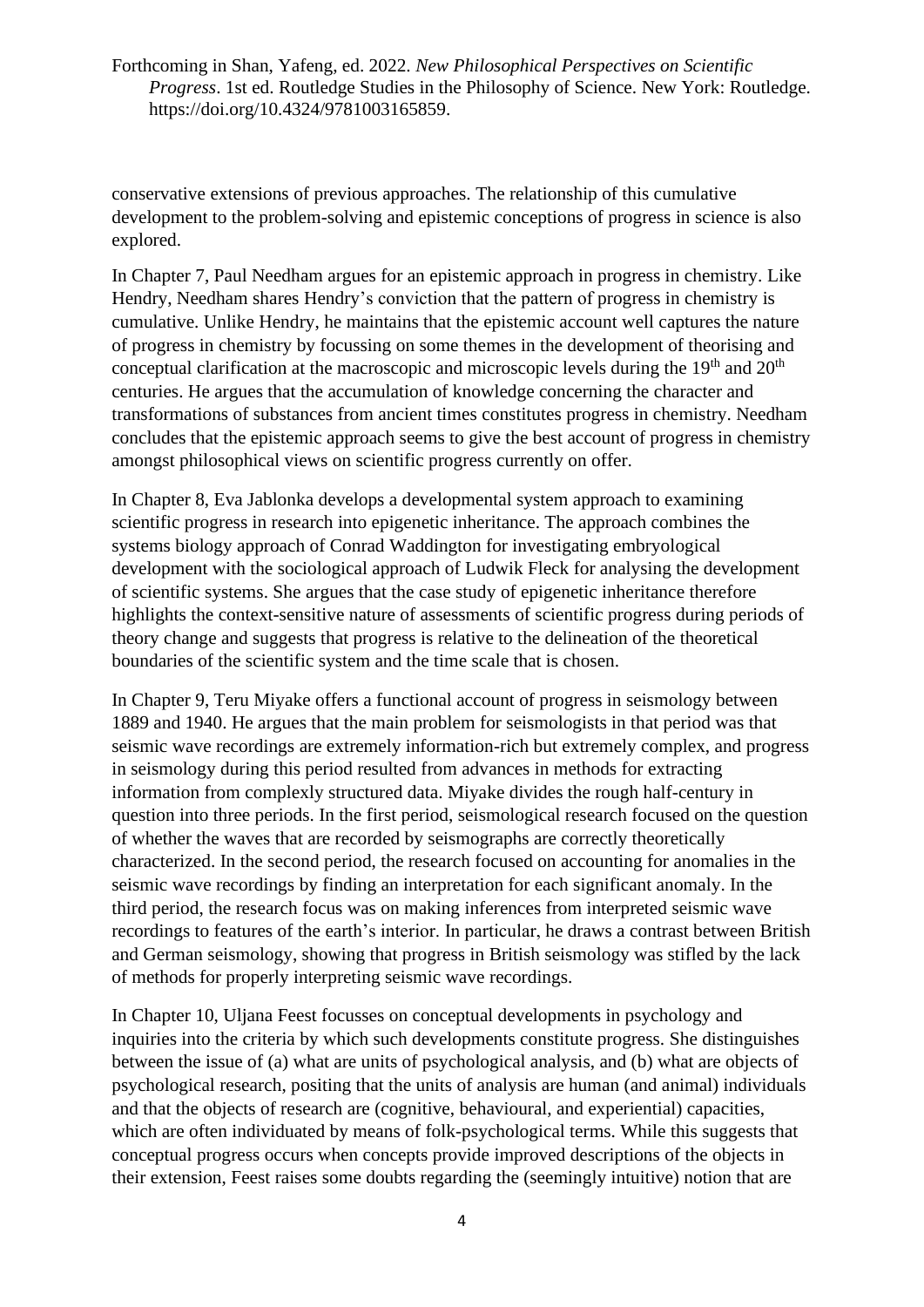natural and/or ahistorical facts of the matter that settle what psychological concepts 'really' refer to. She argues that (1) conceptual progress occurs when concepts track their (potentially changing) objects, and (2) such efforts rely on the availability of epistemic resources, which include both propositional and non-propositional knowledge. Regarding this latter point, she articulates a broad conception of progress in psychology as the accumulation of epistemic resources and argues that the history of psychology provides us with a trove of such resources.

In Chapter 11, Stephen Turner examines the questions of whether and how sociology progresses. He indicates that the first question relates to the status of 'theories' in sociology, which, despite historical aspirations to universality, are not predictive systems that generate puzzles but second-order definitions and ideal-types, which abstract over intelligible world of the subjects. They can loosely be said to progress in the sense of providing new ways of framing in response to generically defined concerns, such as the stability of elites, and novel social situations. The second question relates to quantitative models. Examples from causal modelling, a basic form of statistical modelling, are discussed to show how this same problem bears on them. They depend on assumptions about which correlations can be plausibly regarded as causal, and which are outside the system and can be ignored. As the social world changes, these assumptions gain or lose plausibility, and the models themselves lose applicability and predictive power. Change here amounts to providing a better fit to novel situations. But the models are purpose relative and the aims, and therefore progress, is externally defined, typically by changing normative or policy concerns.

In Chapter 12, Marcel Boumans and Catherine Herfeld discuss a specific kind of progress in economics, namely progress that is pushed by the repeated use of mathematical models in most sub-branches of economics today. They adopt Shan's functional account of progress to argue that progress in economics occurs via the use of what they call 'common recipes' and the use of model templates to define and solve problems of relevance for economists. They support their argument by discussing the case of  $20<sup>th</sup>$  century business cycle research. By presenting this case study in detail, they show how model templates are not only re-applied to different phenomena. They also show how scientists come up with them in the first place and how – once they are considered less useful – they are replaced with new ones. Finally, Boumans and Herfeld argue that the case also illustrates that it is not only the mathematical structure that is re-used but that such a re-use also requires a shared conceptual vision of core properties of the phenomenon. If that vision is not shared anymore among economists, a model template can become useless and has to be replaced – sometimes through overcoming resistance – with a different one.

In Chapter 13, Harold Cook examines the notion of progress in medicine. He proposes that impersonal methods of assessing weight, measure, and currency, which were fundamental for establishing commensurable norms in marketplaces, provided the foundation for considering how to apply material commensurability to a knowledge of natural kinds. Once material sameness is defined and accepted, it disappears from the group of issues that are contested. The narrowly-focused but powerful activities in biomedicine show how important material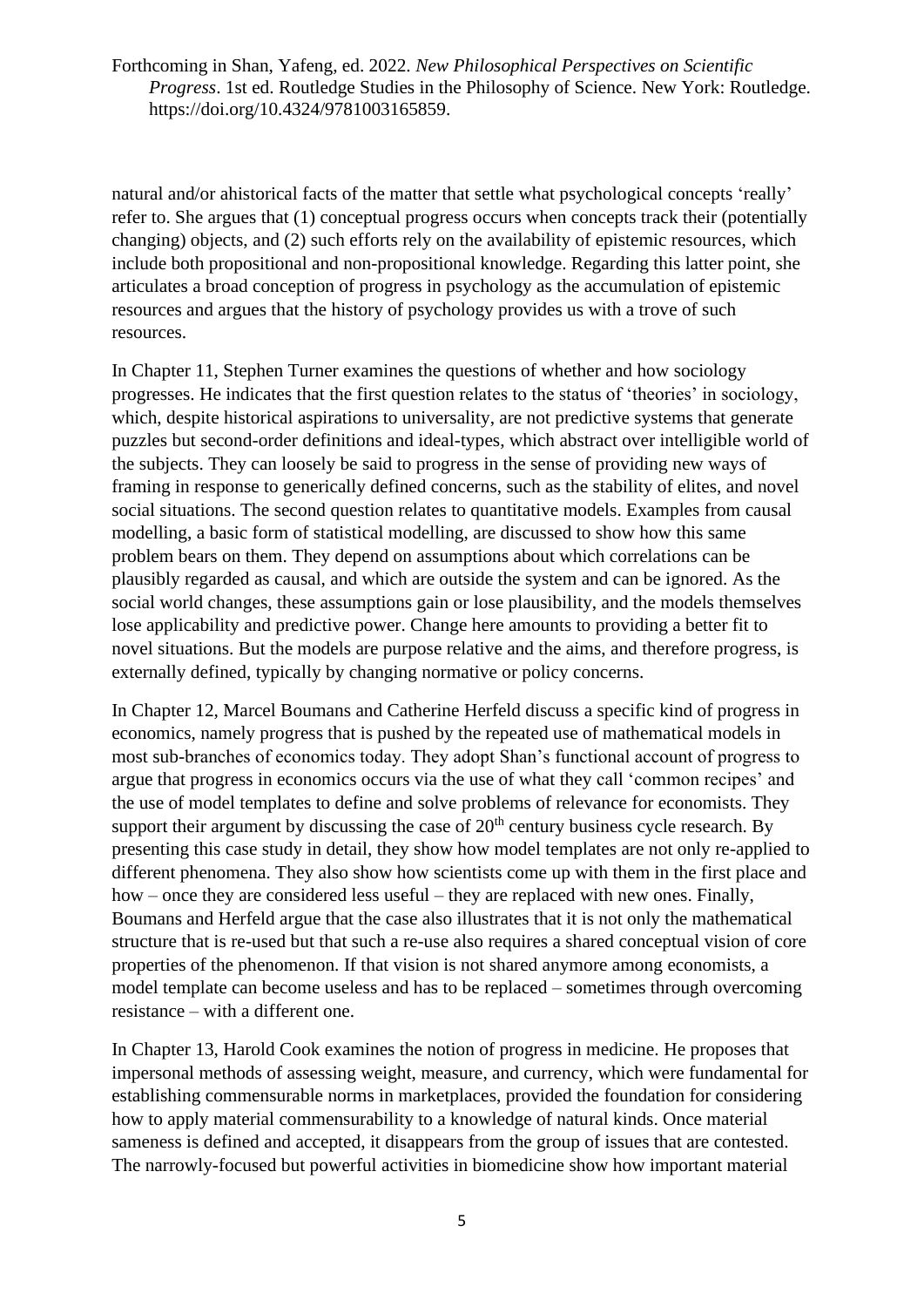commensurability is for creating a scientific field that can include anyone, anywhere. Historical examples are introduced to show how an understanding of medicinal substances ('drugs') shifted from personal qualitative experience to impersonal materialistic experiment. Cook argues that the power to materially define and to extract or manufacture globally understood substances illuminates a widely-understood version of progress of medicine. Its deep roots in market exchange also point to the limits of biomedicine to better the health of humans without other forms of governance.

### **3. Related Issues**

In Chapter 14, David Harker examines the relation of scientific progress and scientific realism. He argues that conceiving of scientific success in terms of scientific progress provides a distinct and useful perspective, for purposes of defending a modest form of scientific realism. Harker suggests that scientific realists should be attending to patterns in the history of science for evidence that, over time, science doesn't just achieve more empirically adequate theories, but that it corrects the errors contained within previous scientific work, and thereby achieves greater truthlikeness. To identify such patterns it is important that scientific realists pay more attention both to the varieties of progress and the means by which these are achieved.

In Chapter 15, Eric Oberheim addresses the following questions: What is incommensurability? What causes it? What are its consequences for intelligibility? What does it imply about theory comparison? And finally, what does incommensurability imply about truth, reality, and progress? He argues that incommensurability implies there are at least two kinds of progress (commensurable and incommensurable), which correspond to two methods of writing history (hermeneutic historiography and present-centred historiography). According to the present-centred historiography, scientific progress is a series of better approximations to current theories assuming they are true (or at least approximately true and the closest to the truth available). The hermeneutic historiography, by contrast, characterizes scientific progress as it happened.

In Chapter 16, Milena Ivanova explores the questions concerning the role of aesthetic values in science and how throughout scientific progress the questions we ask about the role of aesthetic values might change. Her examination starts with the traditional distinction between context of discovery and context of justification and shows that neither context is valueproof. Then she illustrates how aesthetic values shape different levels of scientific activities, from designing experiments and reconstructing fossils, to evaluating data. Ivanova then explores how we could justify the epistemic import of aesthetic values and develop some concerns. Last, she examines whether we should expect the questions surrounding aesthetic values in scientific practice to change with scientific progress, as we enter the era of postempirical physics, big data science, and make more discoveries using machine learning and artificial intelligence.

In Chapter 17, Insa Lawler focusses on a challenge to the philosophical accounts of scientific progress: Idealisations are deliberately and ubiquitously used in science. Scientists thus work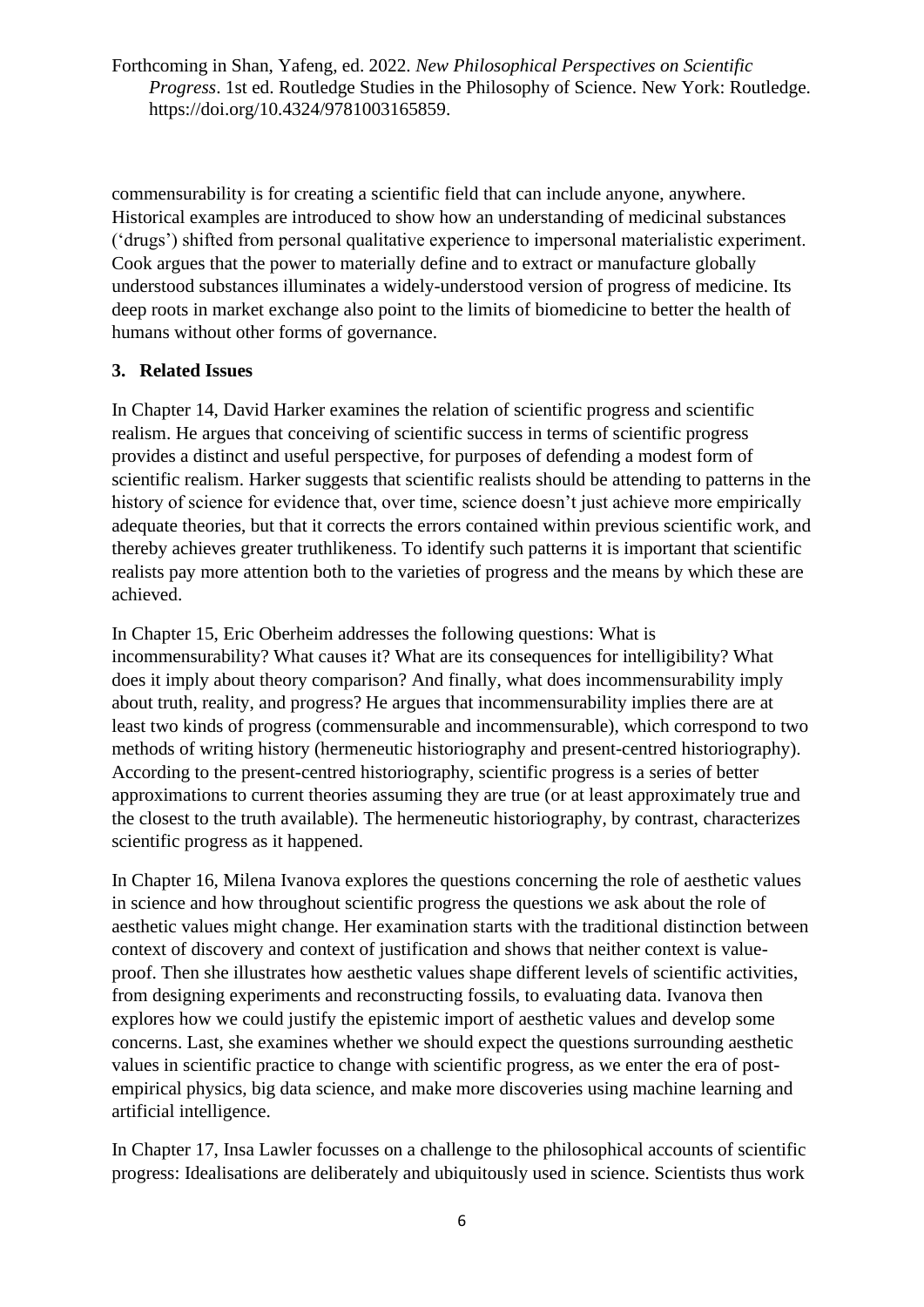with assumptions that are known to be false. Any account of scientific progress needs to account for this widely accepted scientific practice. She examines how the four main accounts—the functional account, the semantic account, the epistemic account, and the noetic account—can cope with the challenge from idealisation, with an eye on indispensable idealisations. Lawler concludes that, on all accounts, idealisations can promote progress, but only some accounts allow them to constitute progress.

In Chapter 18, Peter Achinstein discusses the role of scientific speculation in the development of science. He offers a broad definition of 'speculating', followed by an account of how scientific speculations are best evaluated, illustrated by the case of James Clerk Maxwell's kinetic-molecular theory of gases. He also examines the question of whether what will be called 'evidential progress', or the lack of it, in science generally can be appealed to in assessing the credibility of a speculative theory. By doing so, Achinstein offers a pragmatic solution to the problem of pessimistic meta-induction.

In Chapter 19, Hanne Andersen provides a philosophical qualification of the political discourse by examining how interdisciplinary progress can be characterised. I argue that in addition to the categories of incremental and transformative progress that are well-known from mono-disciplinary science, interdisciplinary research can sometimes also offer another category of progress that she calls quasi-transformative. In examining these three kinds of interdisciplinary progress, Andersen argues, first, that interdisciplinary progress does not necessarily require a specific type of integration between the involved disciplines or specialties, second, that social relations between scientists with different areas of expertise may play a crucial role in especially transformative progress, and third, that different disciplinary perspectives on what constitutes progress can draw wedges between scientists from different disciplines.

In Chapter 20, Michela Massimi develops a human-right approach to scientific progress. She starts with an analysis of the 'right to enjoy the benefits of scientific progress and its applications' (REBSP). Its long history goes back to the UN Declaration of Human Rights in 1948 and the International Covenant on Economic, Social and Cultural Rights (ICESCR) in 1966. Massimi offers a diagnosis for the patchy implementation to date, back to a number of assumptions about scientific knowledge and its progressive nature that are common to what she calls the 'manifest image' of progress and the 'philosophical image'. Thus, Massimi offers a different image of scientific knowledge and its growth, building on her work on perspectival realism. She urges replacing individuals with situated epistemic communities, the siloed picture with interlacing scientific perspectives and a view of progress sub specie aeternitatis or 'from here now' with one of progress 'from within'. She lays out the contours of a possible 'deontic framework' as a way of reinterpreting the core content of REBSP in light of perspectival realism. By doing so, the REBSP can be read as a 'cosmopolitan right' no longer trapped between the strictures of individual rights vs. the rights of the communities to share in it. Massimi argues that this epistemic shift brings with it much needed 'cosmopolitan obligations' when it comes to sharing in scientific knowledge and its advancements. It has ultimately the potential to change the legal landscape where the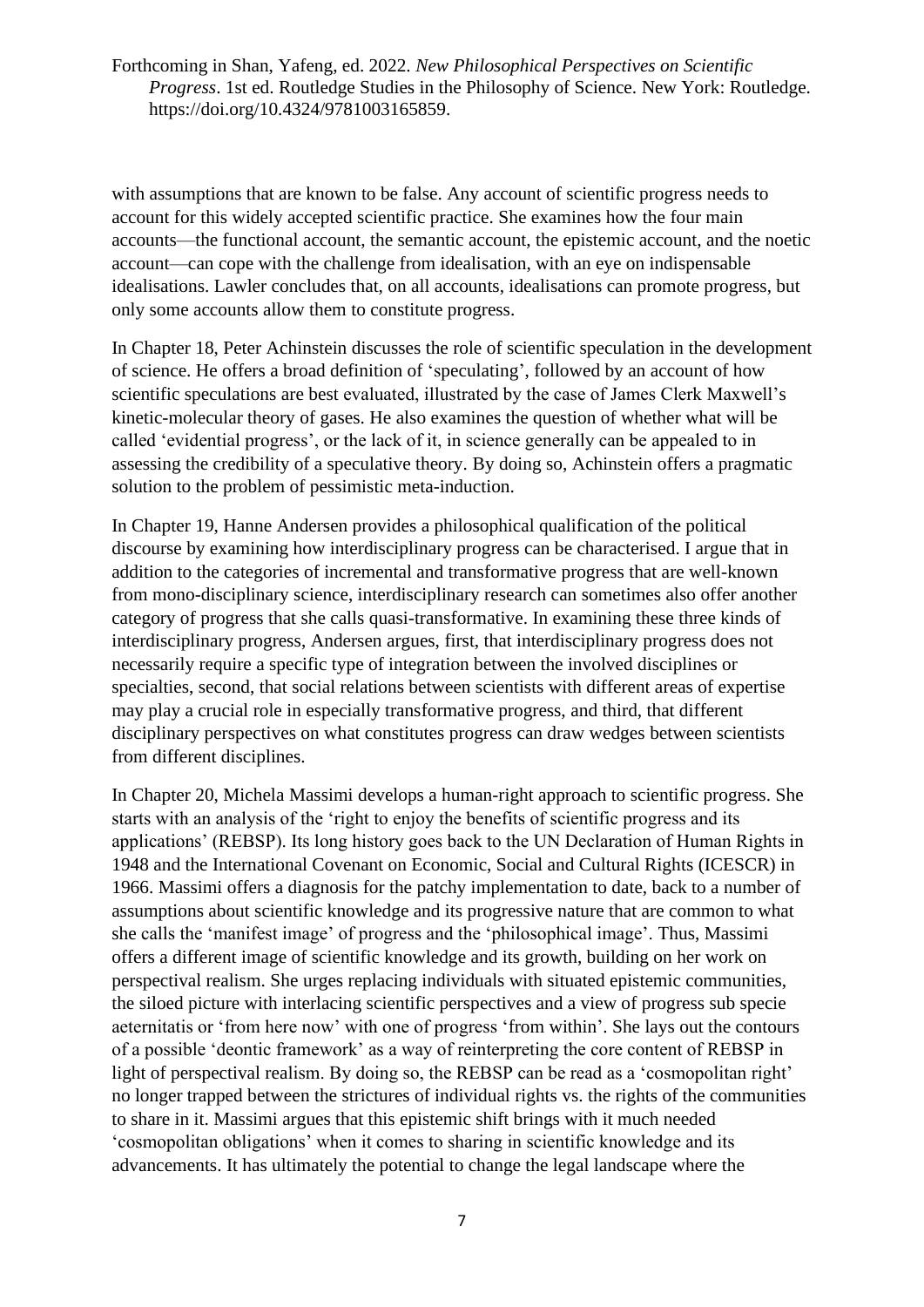prescriptive force of REBSP currently remains delegated to the good will of individual nations ratifying ICESCR.

#### **References**

Bird, Alexander. 2007. "What Is Scientific Progress?" *Noûs* 41 (1): 64–89.

———. 2008. "Scientific Progress as Accumulation of Knowledge: A Reply to Rowbottom." *Studies in History and Philosophy of Science* 39: 279–281.

———. 2022. *Knowing Science*. Oxford: Oxford University Press.

Bury, J. B. 1920. *The Idea of Progress*. New York: Macmillan.

Cevolani, Gustavo, and Luca Tambolo. 2013. "Progress as Approximation to the Truth: A Defence of the Verisimilitudinarian Approach." *Erkenntnis* 78 (4): 921–35.

Collingwood, Robin George. 1965. *The Idea of History*. Oxford: Oxford University Press.

- Condorcet, Marquis de. 1795. *Outlines of an Historical View of the Progress of the Human Mind*. London: J. Johnson.
- Dellsén, Finnur. 2016. "Scientific Progress: Knowledge versus Understanding." *Studies in History and Philosophy of Science* 56: 72–83.
- ———. 2021. "Understanding Scientific Progress: The Noetic Account." *Synthese* 199: 11249–78.
- Kuhn, Thomas Samuel. 1962. *The Structure of Scientific Revolutions*. 1st ed. Chicago, IL: The University of Chicago Press.

———. 1970. "Logic of Discovery or Psychology of Research?" In *Criticism and the Growth of Knowledge*, edited by Imre Lakatos and Alan Musgrave, 1–23. Cambridge: Cambridge University Press.

- Lakatos, Imre, and Alan Musgrave, eds. 1970. *Criticism and the Growth of Knowledge*. Cambridge: Cambridge University Press.
- Laudan, Larry. 1977. *Progress and Its Problems: Toward a Theory of Scientific Growth*. Berkeley and Los Angeles, CA: University of California Press.

———. 1981. "A Problem-Solving Approach to Scientific Progress." In *Scientific Revolutions*, edited by Ian Hacking, 144–55. Oxford: Oxford University Press.

Nagel, Ernest. 1961. *The Structure of Science: Problems in the Logic of Scientific Explanation*. New York: Harcourt, Brace & World.

Niiniluoto, Ilkka. 1980. "Scientific Progress." *Synthese* 45 (3): 427–62.

———. 1984. *Is Science Progressive?* Dordrecht: Springer.